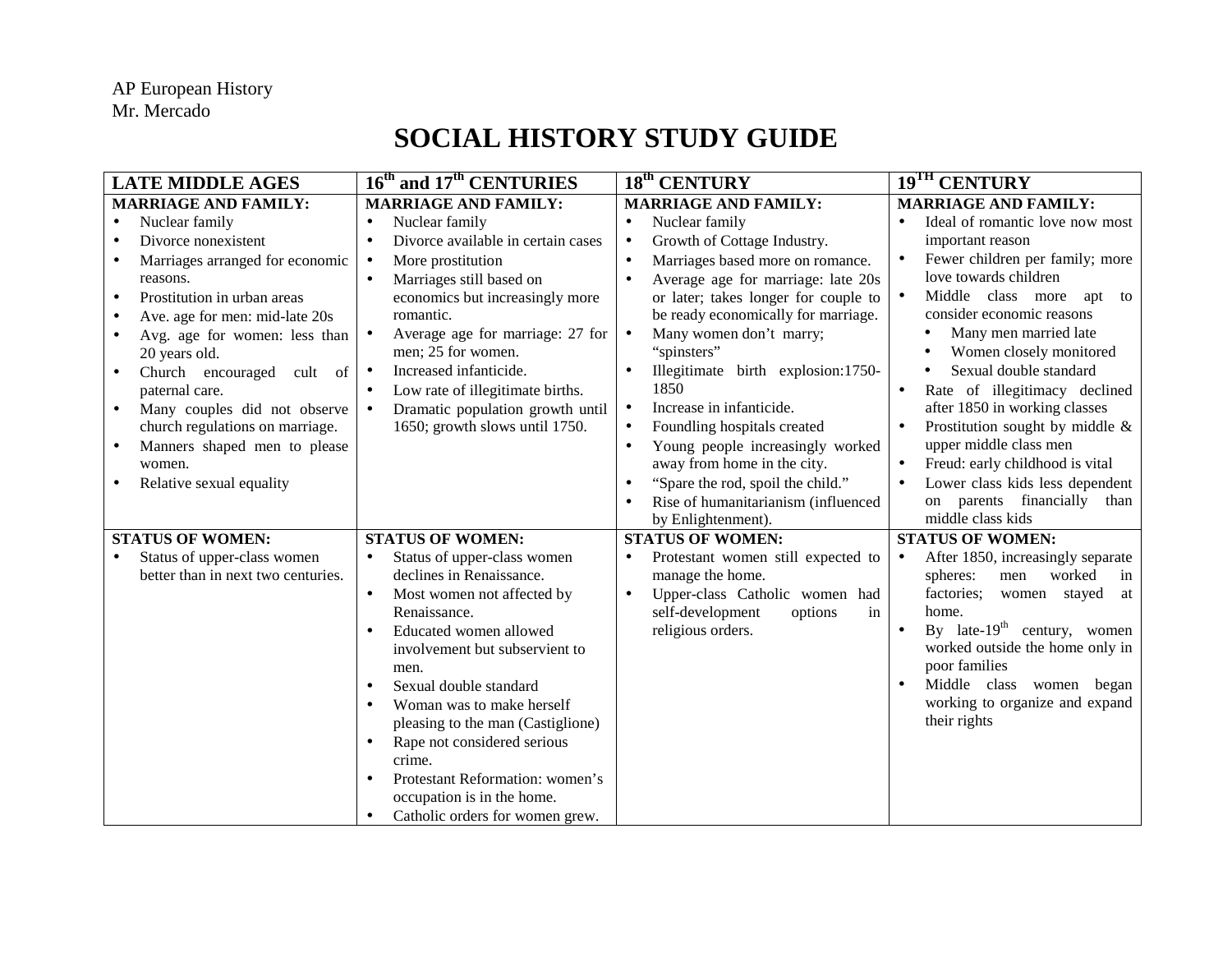| <b>LATE MIDDLE AGES</b>                                                                            | 16 <sup>th</sup> and 17 <sup>th</sup> CENTURIES                                                                                                                                                                                                                                                                    | 18 <sup>th</sup> CENTURY                                                                                                                                                                                                                                                                                                                                                                                           | 19 <sup>TH</sup> CENTURY                                                                                                                                                                                                                                                                                                 |
|----------------------------------------------------------------------------------------------------|--------------------------------------------------------------------------------------------------------------------------------------------------------------------------------------------------------------------------------------------------------------------------------------------------------------------|--------------------------------------------------------------------------------------------------------------------------------------------------------------------------------------------------------------------------------------------------------------------------------------------------------------------------------------------------------------------------------------------------------------------|--------------------------------------------------------------------------------------------------------------------------------------------------------------------------------------------------------------------------------------------------------------------------------------------------------------------------|
| <b>EDUCATION:</b>                                                                                  | <b>EDUCATION:</b>                                                                                                                                                                                                                                                                                                  | <b>EDUCATION:</b>                                                                                                                                                                                                                                                                                                                                                                                                  | <b>EDUCATION:</b>                                                                                                                                                                                                                                                                                                        |
|                                                                                                    | Mostly for upper-classes                                                                                                                                                                                                                                                                                           | Protestantism<br>spurred increased<br>education for boys and girls.<br>Humanitarianism of Enlightenment<br>led to improved education                                                                                                                                                                                                                                                                               | Increase among middle class<br>$\bullet$                                                                                                                                                                                                                                                                                 |
| <b>RELIGION:</b>                                                                                   | <b>RELIGION:</b>                                                                                                                                                                                                                                                                                                   | <b>RELIGION:</b>                                                                                                                                                                                                                                                                                                                                                                                                   | <b>RELIGION:</b>                                                                                                                                                                                                                                                                                                         |
| Dominated by Catholic Church                                                                       | <b>Protestant Reformation</b>                                                                                                                                                                                                                                                                                      | Protestant "Pietism" in Germany.                                                                                                                                                                                                                                                                                                                                                                                   | Rerum Novarum<br>$\bullet$                                                                                                                                                                                                                                                                                               |
| Reform movements: Wyclif and                                                                       | <b>Catholic Counter Reformation</b><br>$\bullet$                                                                                                                                                                                                                                                                   | Rise of Methodism<br>$\bullet$                                                                                                                                                                                                                                                                                                                                                                                     | Syllabus of Errors<br>$\bullet$                                                                                                                                                                                                                                                                                          |
| Hus.                                                                                               | Religious wars                                                                                                                                                                                                                                                                                                     | Catholic piety remains.                                                                                                                                                                                                                                                                                                                                                                                            | Kulturkampf<br>$\bullet$                                                                                                                                                                                                                                                                                                 |
| Some persecution of witches                                                                        | "New Monarchs" and Absolute<br>Monarchs take control of national                                                                                                                                                                                                                                                   | Decrease in witch hunts<br>$\bullet$                                                                                                                                                                                                                                                                                                                                                                               | Increased emphasis on morality<br>$\bullet$<br>among middle class                                                                                                                                                                                                                                                        |
|                                                                                                    | churches.<br>Major persecution of alleged<br>witches.                                                                                                                                                                                                                                                              |                                                                                                                                                                                                                                                                                                                                                                                                                    | Decline among urban working<br>$\bullet$<br>classes.                                                                                                                                                                                                                                                                     |
| <b>NUTRITION AND HEALTH</b>                                                                        | <b>NUTRITION and HEALTH:</b>                                                                                                                                                                                                                                                                                       | <b>NUTRITION and HEALTH</b>                                                                                                                                                                                                                                                                                                                                                                                        | <b>NUTRITION and HEALTH</b>                                                                                                                                                                                                                                                                                              |
| Poor harvests created<br>malnutrition.<br>Black Plague resulted in loss of<br>$1/3$ of population. | Poor life expectancy (about 25<br>years)<br>Price Revolution = less food<br>$\bullet$<br>consumption due to higher prices<br>(until about 1650).<br>Bread is staple food for poor<br>classes.<br>Upper-classes eat large quantities<br>of meat.<br>Smallpox<br>and<br>famines<br>still<br>ravaged parts of Europe. | Improved diet: more vegetables<br>$\bullet$<br>(esp. potato).<br>Increased life expectancy from 25<br>$\bullet$<br>years to 35 years.<br>Major advances in control of plague<br>and disease (esp. Small Pox-<br>Edward Jenner)<br>William Harvey: Circulation of<br>$\bullet$<br><b>Blood</b><br>Development of public health<br>$\bullet$<br>Hospital reform<br>Reform<br>for<br>health<br>mental<br>institutions | <b>Public Health Movement:</b><br>$\bullet$<br>Bentham & Chadwick<br><b>Bacterial Revolution: Pasteur-</b><br>$\bullet$<br>"germ theory"<br>Antiseptic (Lister)<br>$\bullet$<br>Increased life expectancy<br>$\bullet$<br>Significant decline in infant<br>mortality after 1890<br>Poor living conditions in cities<br>٠ |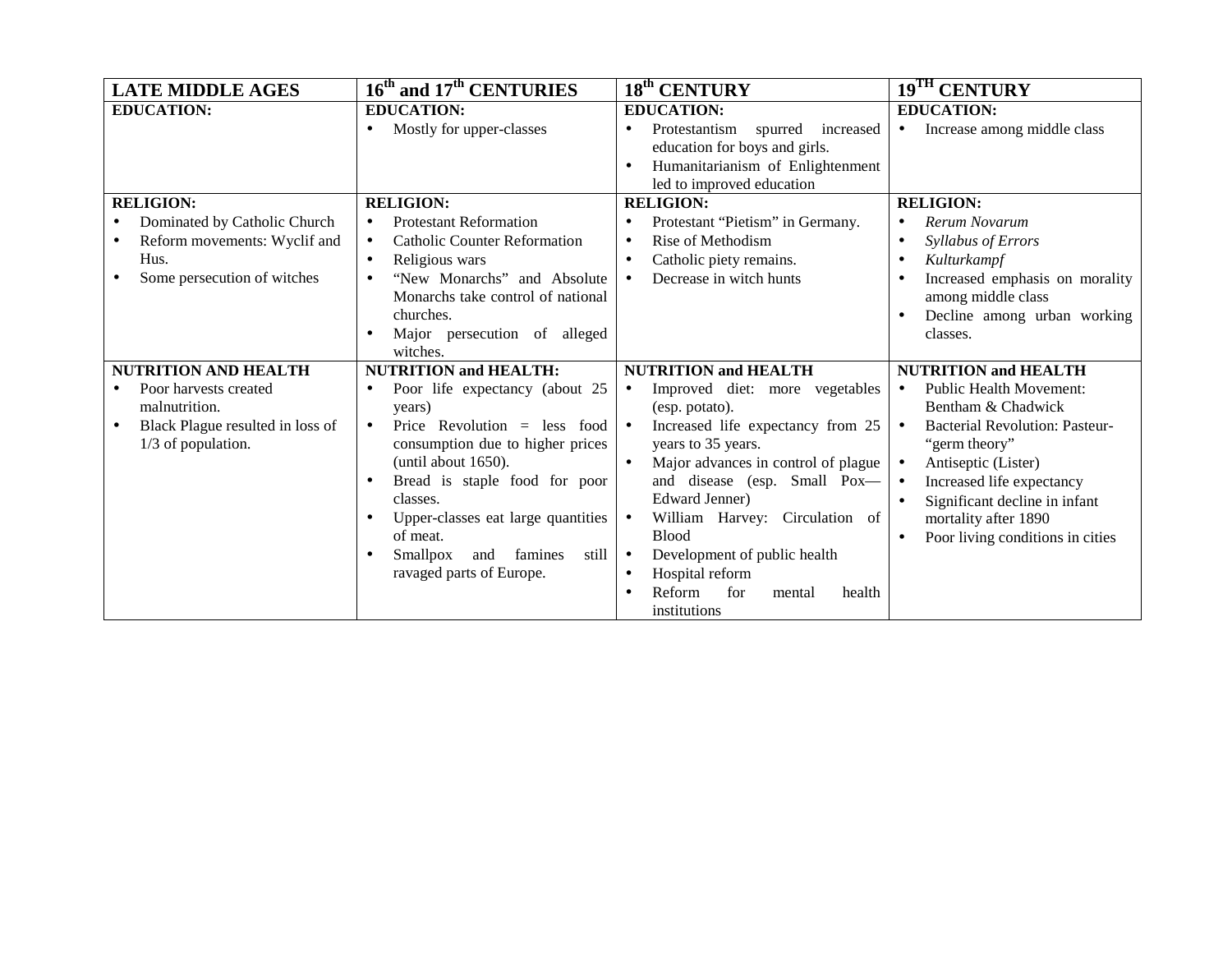| <b>LATE MIDDLE AGES</b>       | 16 <sup>th</sup> and 17 <sup>th</sup> CENTURIES   | $\overline{18}^{\text{th}}$ CENTURY              | 19 <sup>TH</sup> CENTURY                      |
|-------------------------------|---------------------------------------------------|--------------------------------------------------|-----------------------------------------------|
| <b>SOCIAL STRUCTURE:</b>      | <b>SOCIAL STRUCTURE:</b>                          | <b>SOCIAL STRUCTURE:</b>                         | <b>SOCIAL STRUCTURE:</b>                      |
| Feudalism dominated most of   | Population growth began in 16 <sup>th</sup>       | Cottage Industry in rural areas.<br>$\bullet$    | Increased standard of living for<br>$\bullet$ |
| Europe.                       | century until about 1650.                         | Growth of cities.<br>$\bullet$                   | average person; higher wages                  |
|                               | Cities grew faster than rural areas.<br>$\bullet$ | Serfdom in eastern Europe.<br>$\bullet$          | Society more diverse and less                 |
|                               | Two major hierarchies existed:                    |                                                  | unified                                       |
|                               | 1. Countryside: landlords,                        |                                                  | <b>Middle Class</b>                           |
|                               | peasants, landless laborers                       |                                                  | <b>Upper Middle Class:</b>                    |
|                               | 2. Urban: merchants, artisans,                    |                                                  | Banking; industry; large-scale                |
|                               | laborers                                          |                                                  | commerce                                      |
|                               | -- Clergy, lawyers, teachers, &                   |                                                  | Diversified middle class groups<br>$\bullet$  |
|                               | civil servants fit awkwardly                      |                                                  | Moderately successful                         |
|                               | in both hierarchies.                              |                                                  | industrialists, merchants,                    |
|                               | Advancement up the hierarchy                      |                                                  | professionals (doctors, lawyers)              |
|                               | possible through education.                       |                                                  | Lower Middle Class:                           |
|                               | Enclosure movement<br>$\bullet$                   |                                                  | Shopkeepers, small traders                    |
|                               | Putting out system                                |                                                  | Lower Class: (80% of population)              |
|                               | Serfdom in eastern Europe                         |                                                  | Highly skilled: Foremen; highly               |
|                               |                                                   |                                                  | skilled handicraft trades                     |
|                               |                                                   |                                                  | Semi skilled: Craftspeople                    |
|                               |                                                   |                                                  | Low skilled: day laborers;<br>$\bullet$       |
|                               |                                                   |                                                  | domestic servants                             |
| <b>SLAVERY:</b>               | <b>SLAVERY:</b>                                   | <b>SLAVERY</b>                                   | <b>SLAVERY:</b>                               |
| Few Africans lived in Europe. | African slavery introduced.<br>$\bullet$          | Still exists in Portuguese, Spanish<br>$\bullet$ | Ends in Latin America as<br>$\bullet$         |
|                               | Dramatic increase in slave trade                  | and British empires.                             | Spanish and Portuguese leaders                |
|                               | in New World.                                     |                                                  | overthrown<br>and<br>Latin<br>are             |
|                               |                                                   |                                                  | American<br>countries<br>become               |
|                               |                                                   |                                                  | independent.                                  |
|                               |                                                   |                                                  | Britain ends slavery in 1833<br>$\bullet$     |
|                               |                                                   |                                                  | France ends slavery in 1848                   |
|                               |                                                   |                                                  | Remains in U.S. until 1865<br>$\bullet$       |